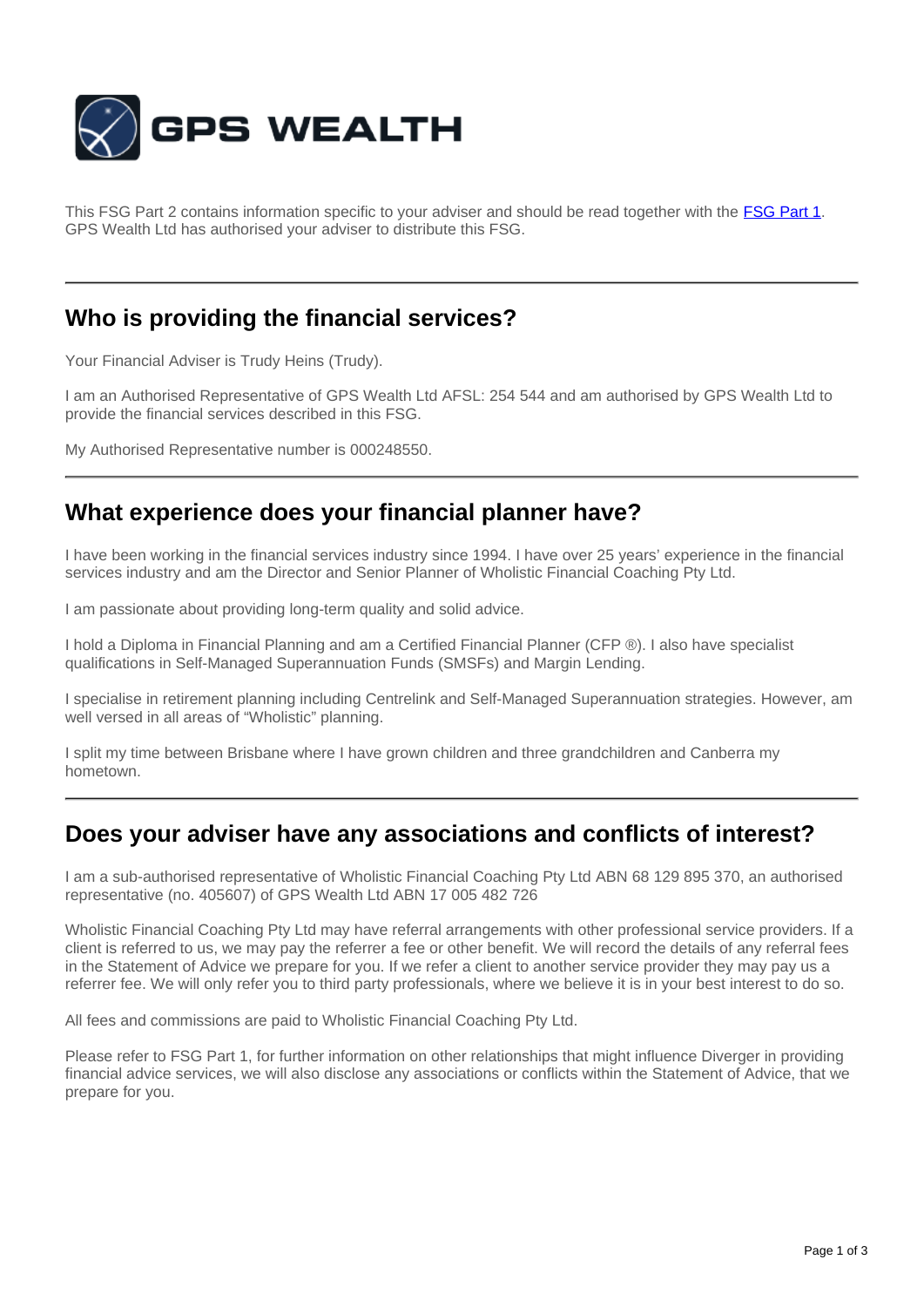# **What qualifications has your adviser completed?**

**Qualification Name**

Diploma of Agriculture Diploma Financial Planning Certified Financial Planner

## **Authorised Products and Services**

**I am authorised in the following products and services:** Investment Life Insurance and Life Risk Insurance Products Managed Investment Schemes including IDPS Retirement Savings Accounts Standard Margin Lending Facilities Superannuation Self-Managed Superannuation Funds